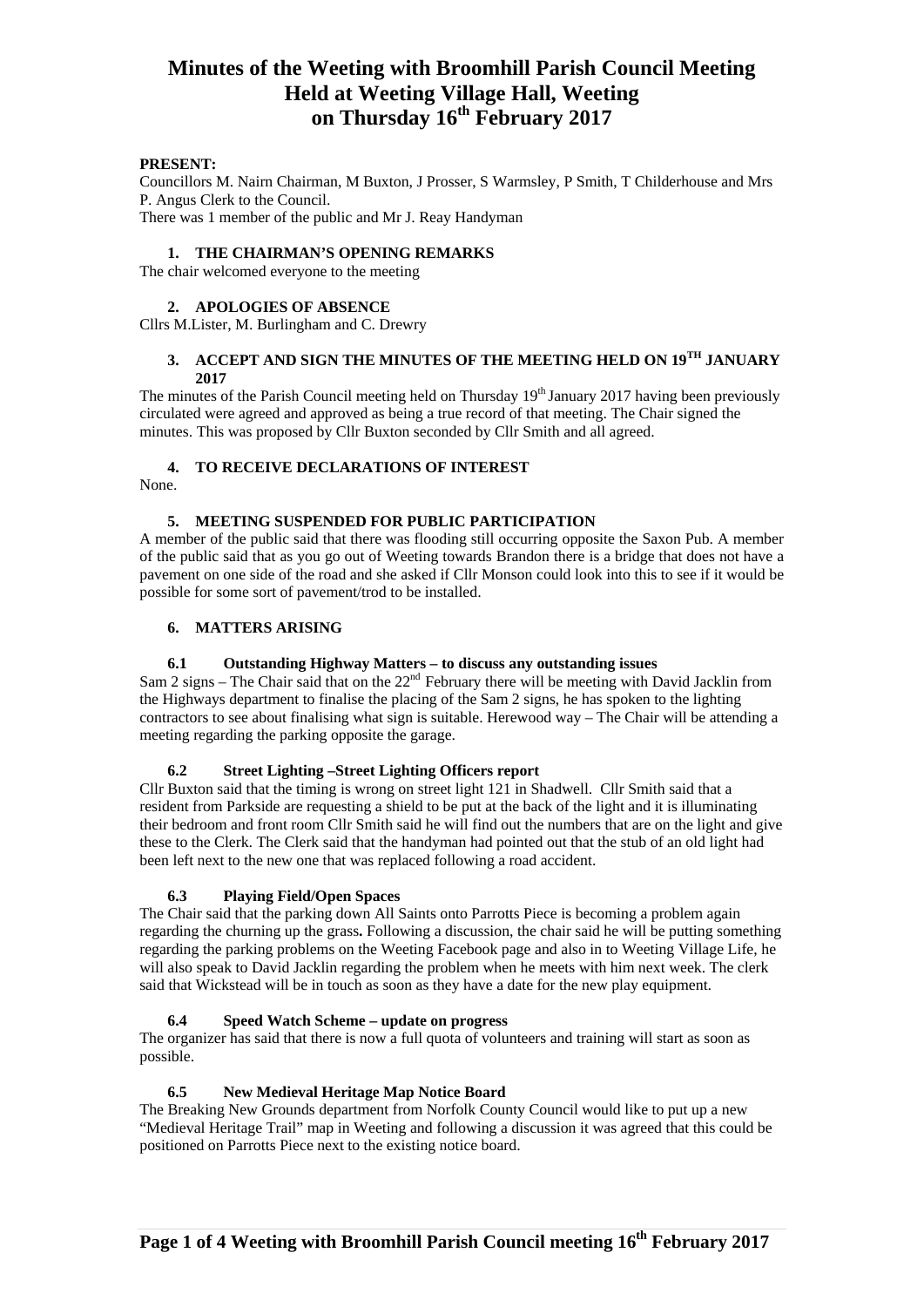## **6.6 Emily's Wood Bungalow – Fly Tipping**

The Chair said that on the  $22<sup>nd</sup>$  of February there will be a joint approach to the residents of Emily's Wood by the District, County Council and the Police, this has been fully supported by Cllr Monson.

# **7. REPORTS**

# **7.1 Chairman's Report**

The Chair has covered everything he has to say in the meeting.

# **7.2 Clerks Report**

- Ordered benches.
- Ordered new dog bin.
- Completed the switch of the current account for Barclays over to the co-op.
- Prepared paperwork for the savings account to be switched.
- Contacted E-on and Viridor regarding DD payments even though these have switched over automatically.
- Sent some PAYE details for the handyman to HMRC.
- Started on the pensions paperwork with HMRC (we do not qualify to pay out for any pensions but by law we have to write to our employees to inform them that they do not qualify.
- Started to update files again at home (filing cabinets are in the way at home so these are to go in my loft to store old files and everything else to go into ring binders in my office.
- Instructed Westcotec to install the new light and asked if they are going to take away the old stub of the old light left in the ground next to the light installed following a road accident.
- Following two new complaints regarding Emily's Wood I reported again the debris on the side of the road and this has now been passed to the environmental department at Breckland.
- Met with the person from the Heritage Walks department from NCC regarding the signs for the walks in Weeting.
- Downloaded some inspection forms from Wickstead for the swings for the handyman.
- Contacted Wickstead regarding an update for the play area to date they have not got back to me.

## **7.3 Village Handyman Report**

The handyman said that Mr Webber had looked at the brickwork on the Hockwold Road bus shelter and has reported it is safe and it just needs repointing, the bin by the village hall playing fields needed some repair work carried out on it and he made up and fixed 3 metal brackets and concreted these in to secure the bin in place, fitted two new dog signs, cut back a wild rose, dog walk – put extra staples into posts and cut back the bushes, fitted new dog bin by WPC Store, put posts and new wire surround around the new chestnut tree.

## **7.4 Bowls Club Report**

Cllr Prosser said that the Bowls Club has cut back on costs and are managing the budget much better, he will also look into grants that are available from Breckland.

# **7.5 Village Hall Report**

New tables have been purchased and the old ones will be put outside. Cllr Smith said the lady that runs the outside exercise classes could do with some storage space to store some of her equipment and the Chair suggested that he speak to the handyman regarding this after the meeting.

## **7.6 District Councillors Report**

Cllr Chapman - Allen – said that following a full council meeting Breckland are asking Parish Councils for a list of approved street names for roads in the Parish these cannot include a persons name or have any apostrophes. Breckland have met their 5-year housing supply target. With regard to Council tax rises there could be a rise of 2% for a band D house or £5.00 this will be agreed at the next meeting. There has been a policy approved for unsightly sites for commercial properties and if reported action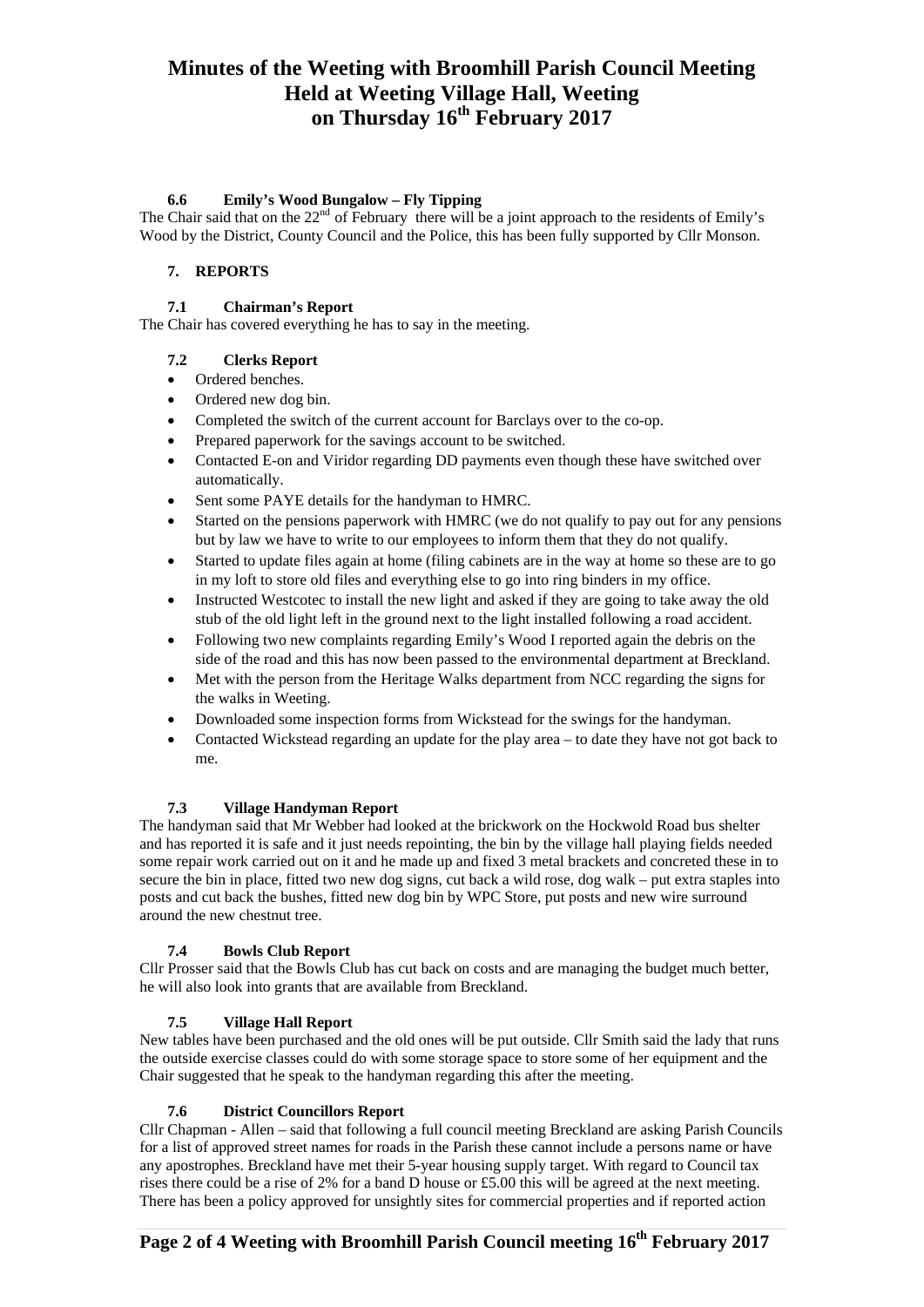will be taken on these sites. There is going the workshop regarding planning in April in which the Parish Clerk and Council will be invited. Grant funding – there is still lots of money available from Breckland and community groups need to apply for this before the next financial year otherwise it will be re-allocated. Cllr Chapman Allen mentioned the problem at Emily's Wood Bungalow and confirmed that there will be a multi-agency meeting taking place on the  $22<sup>nd</sup>$  February, he also has a meeting regarding Herewood way car parking and anti-social behaviour and the Chair has been invited to attend. Since the last Parish Council meeting he has received 4 Flagship housing complaints from residents in the village and two home qualification requests.

### **7.7 County Councillors Report**

Cllr Monson said that there was a full council meeting on Monday and he informed the Cllrs that council tax will be increased by 4.8%, 3% will be ring fenced for care for the elderly – and the rest 1.8% is for everything else. There is now a new director for children's services. There is going to be a new 30mph limit in Fengate Drove starting at the entrance to Fengate Drove. The Level crossing will be closed for a few nights for repairs.

### **8. CORRESPONDENCE – To report on any outstanding correspondence received by the Council**

## **9. FINANCE**

### **9.1 To Agree and Sign the Payments for January/February Invoices**

The payments for January/February invoices were agreed, this was proposed by Cllr Buxton, seconded by Cllr Smith and all agreed.

The following payments were authorised on Thursday the 16th February 2017 The cheques were signed by Cllr M Nairn and Cllr T Childerhouse

### **FIRST PAYMENTS FROM NEW CO-OP BANK A.C 65817050**

| <b>Balance for January 2017</b>                                    | £26,680.65                                            |                      |
|--------------------------------------------------------------------|-------------------------------------------------------|----------------------|
|                                                                    | Minus the following direct debits and Standing orders |                      |
| E-On Street Lights                                                 |                                                       | £433.07              |
| E-On Street Lights Parrots Piece                                   |                                                       | £13.57               |
| Viridor Waste Collection                                           |                                                       | £47.52               |
| Mr J Reay Salary Paid by SO                                        |                                                       | £200.00              |
| <b>Total Direct Debits/standing orders</b>                         |                                                       | £694.16              |
| Plus the following receipts<br><b>Weeting Bowls</b>                |                                                       | £18.75               |
| <b>Total Income</b><br><b>Total after Direct Debits and Income</b> |                                                       | £18.75<br>£26,005.24 |
| <b>Cheques</b>                                                     | <b>Description</b>                                    | <b>Total</b>         |
| 400001                                                             | Mr J Reay Salary and Mileage                          | £242.36              |
| 400002                                                             | Mrs P Angus Salary/Office rent and Telephone          | £498.35              |
| 400003                                                             | E-On - Football Club                                  | £21.09               |
| 400004                                                             | Glasdon - 2 benches and new dog bin                   | £841.06              |
| 400005                                                             | Fengate Fasteners - Maintenance supplies              | £28.37               |
| 400006                                                             | <b>Chase Timber Products - Maintenance supplies</b>   | £20.27               |
| 400007                                                             | Community Action Norfolk - Subscription               | £20.00               |
| 400008                                                             | Village Hall                                          | £18.75               |